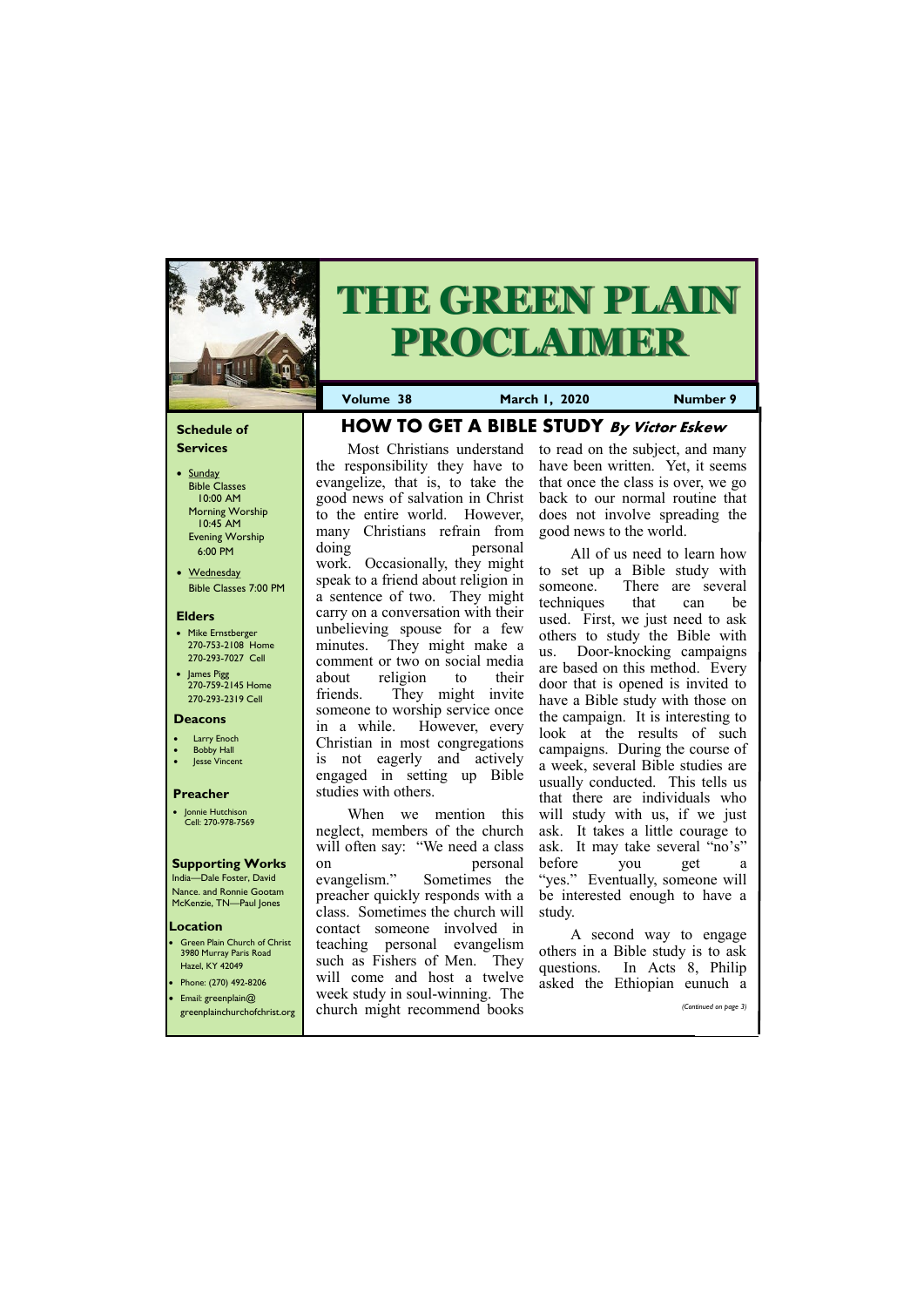### NEWS AND NOTES

- *REMEMBER IN PRAYER: Green Plain members*: . Remember Faye Travis, Peggy Jarvis, Rex Enoch, Margarette Enoch (Murray Hospital), Mary Crutchfield, Joanne Barnes, Maxine Pool, Hayes and Marjorie Grady, Jim Fielder,, Griselda Adams, Larry Enoch, Jesse & Mary Vincent, Carolyn Byars and Dave & Ann Thompson.
- **Family and Friends:** Pat Hocking, Teresa Tacker, Betty Pond, Bryan White, Meredith Enoch, Kenneth Mizell, Walter Byars, Will Winchester, Jim Hutson, Janice Canter, Maryanne Pedigrew, Dale Foster, Andrea Phillips, Donald and Dorothy Cook, and Larry Wyatt.
- **LOCAL EVENTS:** Our spring session of the Green Plain School of Biblical Studies begins tomorrow evenings at 7:00 pm in the annex.
- **Pantry items March 1—Corn;** 8—Canned Meats; 15—Chili; 22—Tomatoes; 29—Pickles. All food items should be canned. Thanks to all for participating in this effort.
- **AREA EVENTS: Gospel Meeting** at the Eastwood church of Christ in Paris, TN. March 8-11, 2020 with Wayne Jones preaching. **Gospel Meeting** at the Coldwater Church of Christ March 22-25, 2020 with Jonnie Hutchison preaching.
- Remember our **snacks for the hospital program** and place your items in the baskets in the lobby.
- **PASS IT ON!** When you have finished reading this bulletin, why not pass it on to a loved one, friend or neighbor. Use this as a tool to spread the gospel. Or, pick up extra copies to hand or mail to others.
- **See our Facebook page** for announcements, updates and articles. Access to past editions of this bulletin are available on our website at http://greenplainchurchofchrist.org.
- **Mission Work:** Please continue to pray for the preachers this congregation is supporting in India and for Dale Foster, Ronnie Gootan, David Nance, Mike Kiser, Arnold Gerson and Paul Jones in their respective works.
- Watch **"A Bible Answer"** each Sunday morning at 8:00 am on WQWQ TV in Paducah, KY. This program is also available on their website at abibleanswertv.org and on GBN and YouTube**.**
- **February 2020 Anniversaries:** None; **Birthdays:** 8th— Krista Smith; 19th—Maxine Pool; 25th—Jan Pigg; -Please let us know if we have left anyone out and we will include them next week.

• *Visit our Website at* **greenplainchurchofchrist.org.**



**Page 2**

*BIBLE* 

*RESEARCH QUESTION*

**This Week: Why was Moses not permitted to lead God's people into the promised land?** 

**Last Week**: *Upon what day of the week did the Jewish Pentecost fall?*

**Answer**: The time fixed for celebrating Pentecost is the fiftieth day from "the day after the Sabbath" of the Passover (Leviticus 23:11,15-16). This would make it fall on the first day of the week.



*Bible Preservation Dan Sikes*

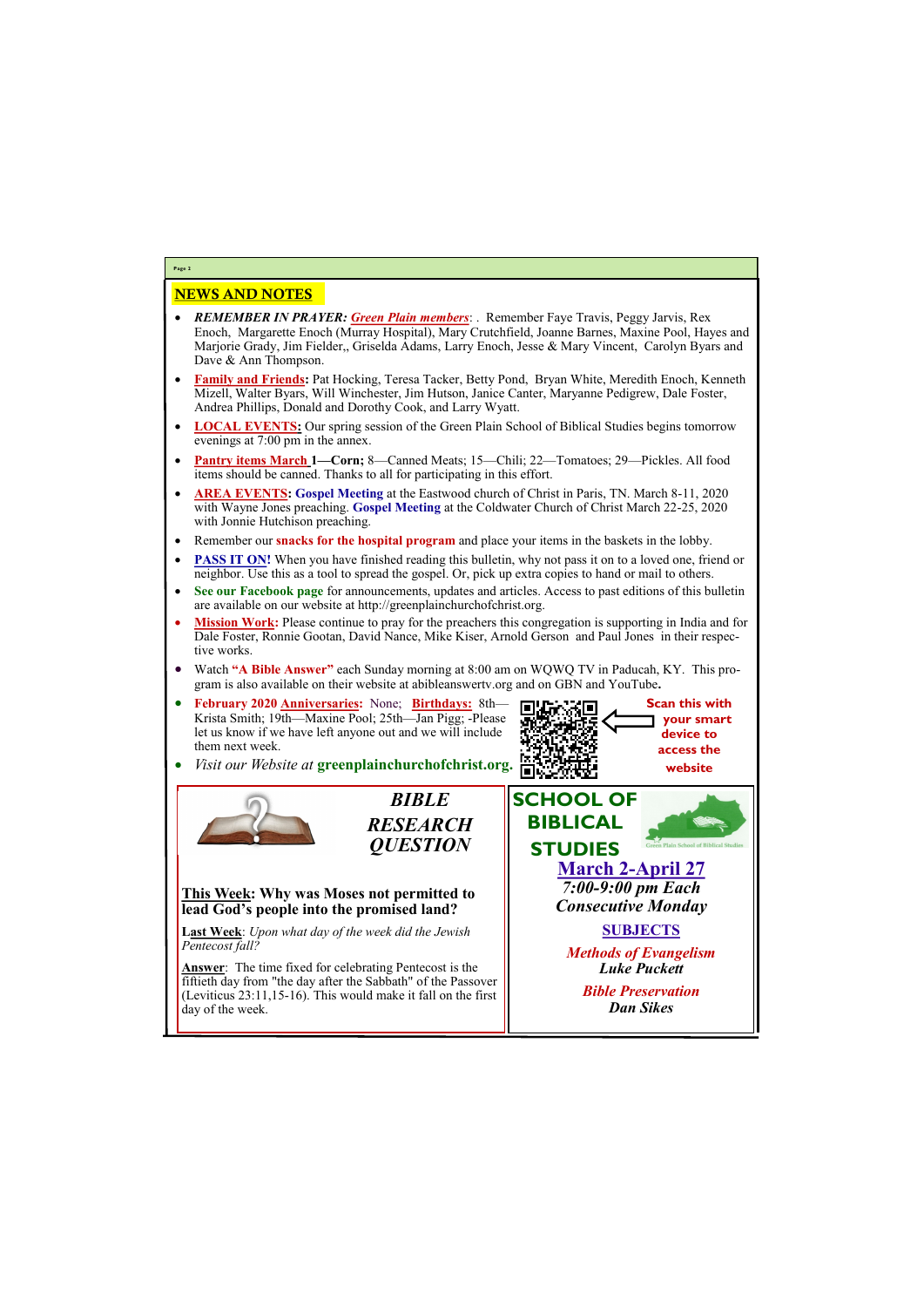**Page 3**

question that all of us can ask our friends and neighbors. "Then the Spirit said unto Philip, God near, and join thyself to this chariot. And Philip ran thither to him, and heard him read the prophet Esaias, and said, Understandest thou what thou readest? And he said, How can I, except some man should guide me? And he desired Philip that he would come up and sit with him" ([Acts 8:29](https://biblia.com/bible/kjv1900/Acts%208.29-31) -[31\)](https://biblia.com/bible/kjv1900/Acts%208.29-31). There are a lot of people who read their Bibles. However, they have not been trained to really study the Bible. They read, but they do not understand. We can simply ask them: "Are there verses or chapters in the Bible that you do not understand?" They may answer us just as the eunuch did Philip: "How can I, except some man should guide me." We can type them an answer to their question. We can send them a text. We might be able to give them a tract that addresses the issue. Too, they may allow us to come to their home and study the matter with them.

Another question that we can ask is: "What does this verse in the Bible mean to you?" We can pick almost any verse we want to pick. We can begin a Bible discussion from any verse. There are some people who like to display their knowledge of the Bible to others. As they speak to us, we can ask questions about their positions trying to get clarity for ourselves, but leading them to the truth. Here are a couple of examples. We could ask a Catholic about [Matthew 8:14.](https://biblia.com/bible/kjv1900/Matt%208.14) We could ask a Calvinist about [Galatians 5:4.](https://biblia.com/bible/kjv1900/Gal%205.4) We could ask someone who rejects baptism as necessary for salvation about <u>Mark 16:16</u>. All we have to ask is: "What does this verse mean to you?"

Still another way to begin a Bible study is by taking small things in life and making

Master at such teaching. In John 4, Jesus spoke with the woman at the well. Let's look at the first part of this encounter. "There cometh a woman of Samaria to draw water: Jesus saith unto her, Give me to drink. (For his disciples were gone away unto the city to buy meat.) Then saith the woman of Samaria unto him, How is it that thou, being a Jew, askest drink of me, which am a woman of Samaria. for the Jess have no dealings with the Samaritans. Jesus answered and said, unto her, If thou knewest the gift of God, and who it is that saith to thee, Give me to drink; thou wouldest have asked of him, and he would have given thee living water" ([John 4:7](https://biblia.com/bible/kjv1900/John%204.7-10)-[10\)](https://biblia.com/bible/kjv1900/John%204.7-10). Jesus moved from a drink to living water. The conversation continues for several more verses. Yes, simple, everyday items can be turned into spiritual discussions with our friends.

|                                          |  |  | spiritual applications of them in our are sowers of the seed of God's Word (Luke |
|------------------------------------------|--|--|----------------------------------------------------------------------------------|
| conversations with others. Jesus was the |  |  | (Continued on page 4)                                                            |

The easiest way to get someone to study is to invite them to the worship services. You will not be doing the study, but one will be conducted. They will hear a lesson from the pulpit. They will sit through a lesson in Bible class. This counts as a study. Often individuals are extremely receptive to God's Word in such situations. They are in a new environment. It is not familiar. Therefore, they are listening very attentively to the things that are said. They may not agree, but they are attentive and open.

There are probably hundreds of other ways to get Bible studies, but these are a few simple things we can do immediately. We must remember that the results are in the numbers. Paul tells us: "But this I say, He which soweth sparingly shall reap also sparingly; and he which soweth bountifully shall reap also bountifully" ([II Cor. 9:6\).](https://biblia.com/bible/kjv1900/2%20Cor.%209.6) We

*(Continued from page 1)*